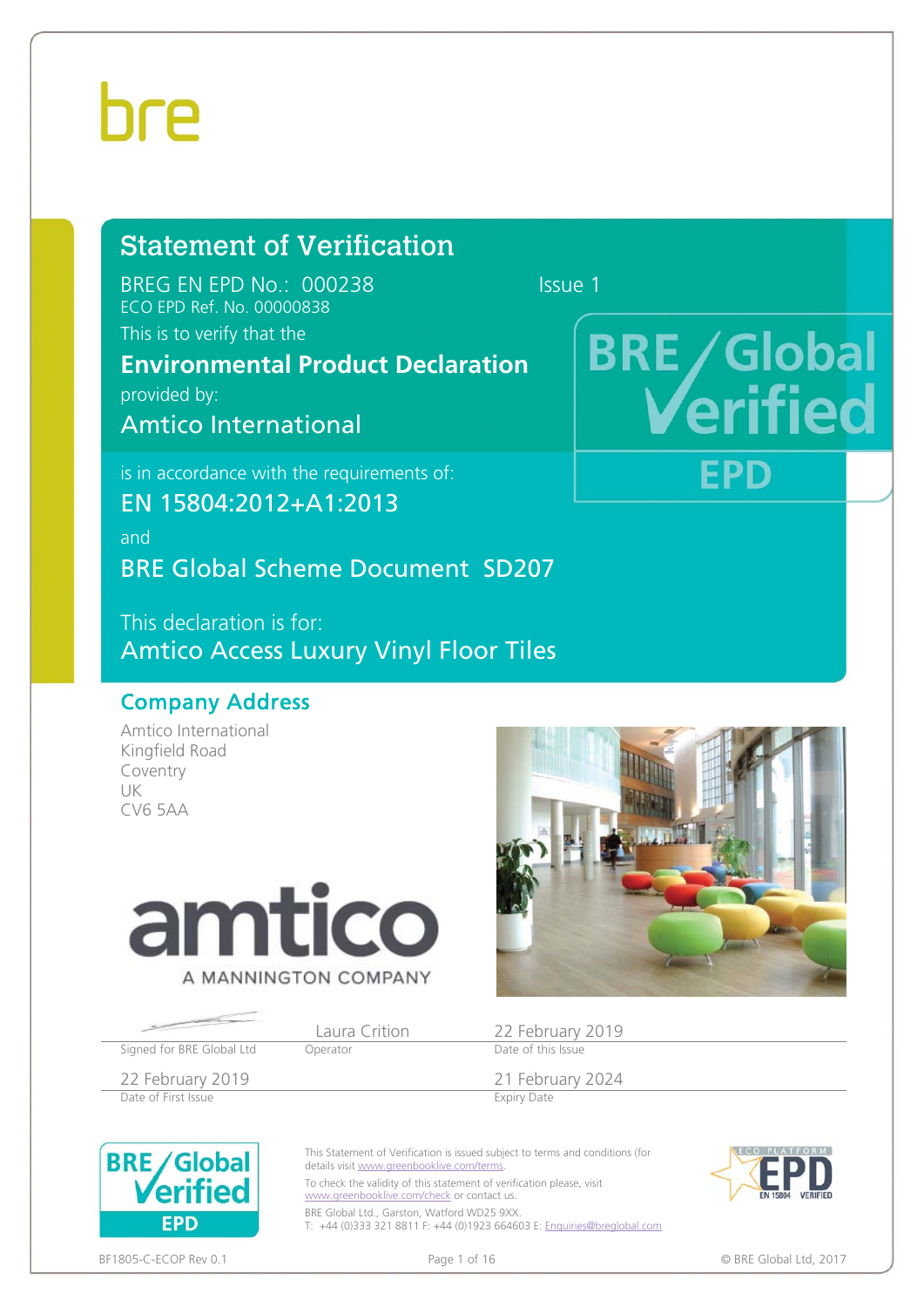#### Environmental Product Declaration

#### **EPD Number: 000238**

#### **General Information**

| <b>EPD Programme Operator</b>                                                                                                                                  | <b>Applicable Product Category Rules</b>                                                                                                                                                                                                                                                                                                      |  |  |  |  |  |
|----------------------------------------------------------------------------------------------------------------------------------------------------------------|-----------------------------------------------------------------------------------------------------------------------------------------------------------------------------------------------------------------------------------------------------------------------------------------------------------------------------------------------|--|--|--|--|--|
| <b>BRE Global</b><br>Watford, Herts<br><b>WD25 9XX</b><br>United Kingdom                                                                                       | BRE Environmental Profiles 2013 Product Category Rules<br>for Type III environmental product declaration of construction<br>products to EN 15804:2012+A1:2013                                                                                                                                                                                 |  |  |  |  |  |
| <b>Commissioner of LCA study</b>                                                                                                                               | <b>LCA consultant/Tool</b>                                                                                                                                                                                                                                                                                                                    |  |  |  |  |  |
| Amtico International<br>Kingfield Road,<br>Coventry<br>UK<br>CV6 5AA                                                                                           | <b>BRE/LINA</b>                                                                                                                                                                                                                                                                                                                               |  |  |  |  |  |
| <b>Declared/Functional Unit</b>                                                                                                                                | <b>Applicability/Coverage</b>                                                                                                                                                                                                                                                                                                                 |  |  |  |  |  |
| 1m <sup>2</sup> of Amtico Access Luxury Vinyl Floor Tiles                                                                                                      | Product Average.                                                                                                                                                                                                                                                                                                                              |  |  |  |  |  |
| <b>EPD Type</b>                                                                                                                                                | <b>Background database</b>                                                                                                                                                                                                                                                                                                                    |  |  |  |  |  |
| Cradle to Gate with options                                                                                                                                    | ecoinvent                                                                                                                                                                                                                                                                                                                                     |  |  |  |  |  |
|                                                                                                                                                                | <b>Demonstration of Verification</b>                                                                                                                                                                                                                                                                                                          |  |  |  |  |  |
|                                                                                                                                                                | CEN standard EN 15804 serves as the core PCR a                                                                                                                                                                                                                                                                                                |  |  |  |  |  |
| $\Box$ Internal                                                                                                                                                | Independent verification of the declaration and data according to EN ISO 14025:2010<br>⊠ External                                                                                                                                                                                                                                             |  |  |  |  |  |
|                                                                                                                                                                | (Where appropriate b)Third party verifier:<br>Nigel Jones                                                                                                                                                                                                                                                                                     |  |  |  |  |  |
| a: Product category rules<br>b: Optional for business-to-business communication; mandatory for business-to-consumer communication (see EN ISO 14025:2010, 9.4) |                                                                                                                                                                                                                                                                                                                                               |  |  |  |  |  |
|                                                                                                                                                                | <b>Comparability</b>                                                                                                                                                                                                                                                                                                                          |  |  |  |  |  |
|                                                                                                                                                                | Environmental product declarations from different programmes may not be comparable if not compliant with<br>EN 15804:2012+A1:2013. Comparability is further dependent on the specific product category rules, system boundaries<br>and allocations, and background data sources. See Clause 5.3 of EN 15804:2012+A1:2013 for further guidance |  |  |  |  |  |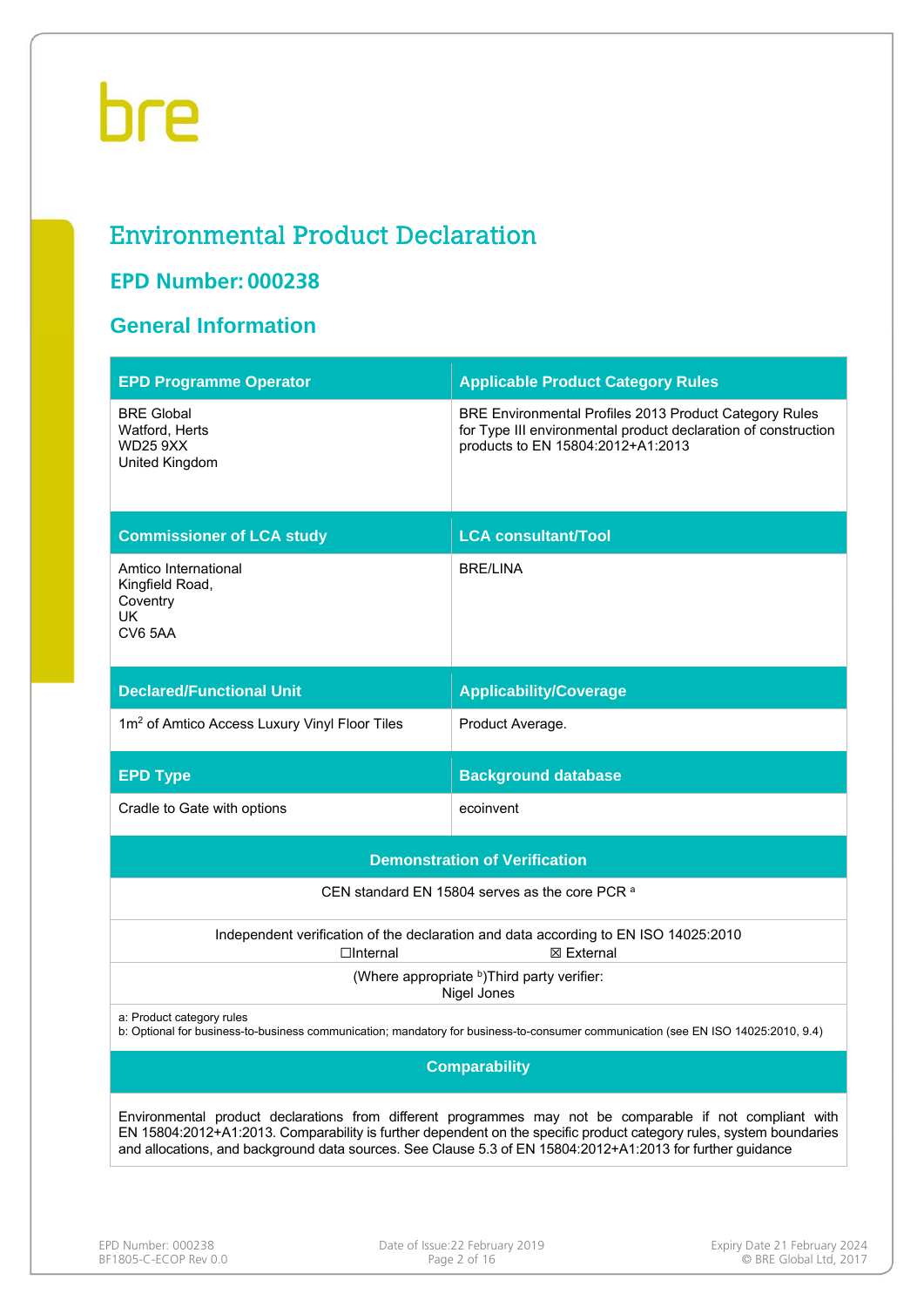#### **Information modules covered**

|                                  | Product   |                | Construction         |                              | Use stage |                                |           |             |               |                              |                          |                              |                |                     |                | <b>Benefits and</b><br>loads beyond |                                                        |
|----------------------------------|-----------|----------------|----------------------|------------------------------|-----------|--------------------------------|-----------|-------------|---------------|------------------------------|--------------------------|------------------------------|----------------|---------------------|----------------|-------------------------------------|--------------------------------------------------------|
|                                  |           |                |                      |                              |           | Related to the building fabric |           |             |               | <b>Related to</b>            | the building             | End-of-life                  |                |                     |                |                                     | the system<br>boundary                                 |
| A <sub>1</sub>                   | A2        | A <sub>3</sub> | A <sub>4</sub>       | A <sub>5</sub>               | <b>B1</b> | <b>B2</b>                      | <b>B3</b> | <b>B4</b>   | <b>B5</b>     | <b>B6</b>                    | <b>B7</b>                | C <sub>1</sub>               | C <sub>2</sub> | C <sub>3</sub>      | C <sub>4</sub> |                                     | D                                                      |
| <b>Addns</b><br>materials<br>Raw | Transport | Manufacturing  | site<br>Transport to | Construction<br>Installation | 9se       | Maintenance                    | Repair    | Replacement | Refurbishment | energy<br>Operational<br>use | Operational water<br>use | Deconstruction<br>demolition | Transport      | processing<br>Waste | Disposal       |                                     | Recycling<br>Recovery<br>potential<br>Reuse,<br>and/or |
| ☑                                | ☑         | ☑              | ☑                    | ☑                            | ⊐         | ☑                              | $\Box$    | $\Box$      | П             | $\Box$                       | С                        | ☑                            | ☑              | ☑                   | ☑              |                                     |                                                        |

Note: Ticks indicate the Information Modules declared.

#### **Manufacturing site(s)**

Make under contract in the Republic of South Korea

#### **Construction Product**

#### **Product Description**

Amtico Access is a design-led, loose lay vinyl tile collection, consisting of 43 products: 18 Wood, 10 Stone and 15 Abstract designs.

Amtico Access is a 5.0 mm product with a 0.55 mm wear layer and is classified as per EN ISO 10874 for use in the following areas.

- 1. Class 23, Heavy Domestic
- 2. Class 33, Heavy Commercial
- 3. Class 42, General Light Industrial

Amtico Access products are recommended for use over properly prepared concrete, suspended wood, metal and other suitable substrates using Amtico Tackifier. Amtico Access products should not be installed until the sub-floor preparation and the work of all other trades has been completed.

Amtico Access products can be used with radiant heating systems, however the product must be fully bonded and the surface temperature of the subfloor must not exceed 27°C (81°F).

Amtico Access products are not intended for outside use.

Details of Amtico Access Cleaning and Maintenance can be found at,

https://www.amtico.com/media/1513257/amtico-access-maintenance-guidelines-acc-ma-300916-01-gb.pdf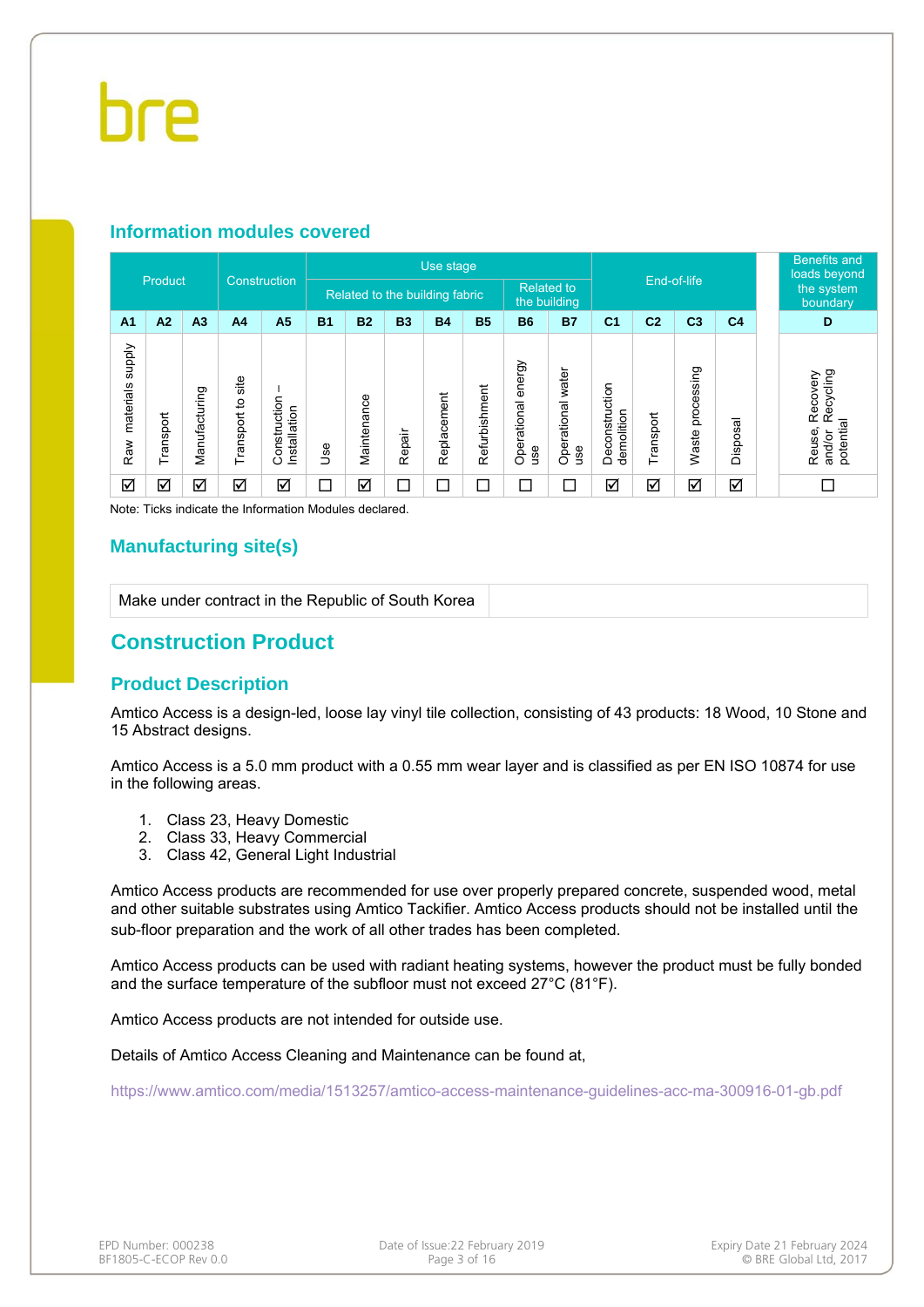#### **Technical Information**

| <b>Property</b>                                                                                                                            | <b>Value, Unit</b>    |
|--------------------------------------------------------------------------------------------------------------------------------------------|-----------------------|
| Usage Classification (EN ISO 10874)                                                                                                        | 23,33,42              |
| Manufacturing Standard (EN 10582)                                                                                                          | Pass                  |
| Total Thickness (EN ISO 24346)                                                                                                             | 5.0mm                 |
| Wear Layer Thickness (EN ISO 24340)                                                                                                        | 0.55mm                |
| Weight (EN ISO 23997)                                                                                                                      | 7800 g/m <sup>2</sup> |
| Abrasion Resistance (EN 10582)                                                                                                             | Type 1                |
| Residual Indentation (EN ISO24343-1)                                                                                                       | ≤0.1mm                |
| Dimensional Stability (EN ISO23999)                                                                                                        | $≤0.5%$               |
| Dimensional Stability, Curling (EN ISO 23999)                                                                                              | ≤1mm                  |
| Flexibility (EN ISO 24344 Method A)                                                                                                        | Pass                  |
| Slip Resistance (DIN 51130)                                                                                                                | R <sub>10</sub>       |
| Slip Resistance (EN13893)                                                                                                                  | Class DS              |
| Chemical Resistance (EN ISO 26987)                                                                                                         | Excellent             |
| Light Stability (EN ISO 105-B02)                                                                                                           | $\geq 6$              |
| Flammability /Smoke Emissions (EN 13501-1)                                                                                                 | $Bf$ s1               |
| Castor Chair Resistance (EN ISO 4918)<br>(Type W)                                                                                          | Pass                  |
| Impact Sound Reduction (EN ISO 717-2)                                                                                                      | 9dB                   |
| Electrostatic Performance (EN1815)                                                                                                         | $\leq$ 2 kV           |
| Emissions (France - Emissions dans l'air interieur)                                                                                        | $A+$                  |
| Eurofins Indoor Air Comfort Gold                                                                                                           | IACG-352-03-07-2018   |
| Amtico First Technical Data Sheet is available on the Amtico website.<br>https://www.amtico.com/commercial/technical/docs/first-collection |                       |

#### **Main Product Contents**

| <b>Material/Chemical Input</b>    | $\frac{9}{6}$ |
|-----------------------------------|---------------|
| Urethane Lacquer                  | < 0.5         |
| Polyvinyl chloride                | 40            |
| <b>Plasticisers</b>               | 15            |
| Filler                            | 44            |
| <b>Stabilisers &amp; Pigments</b> | 1.0           |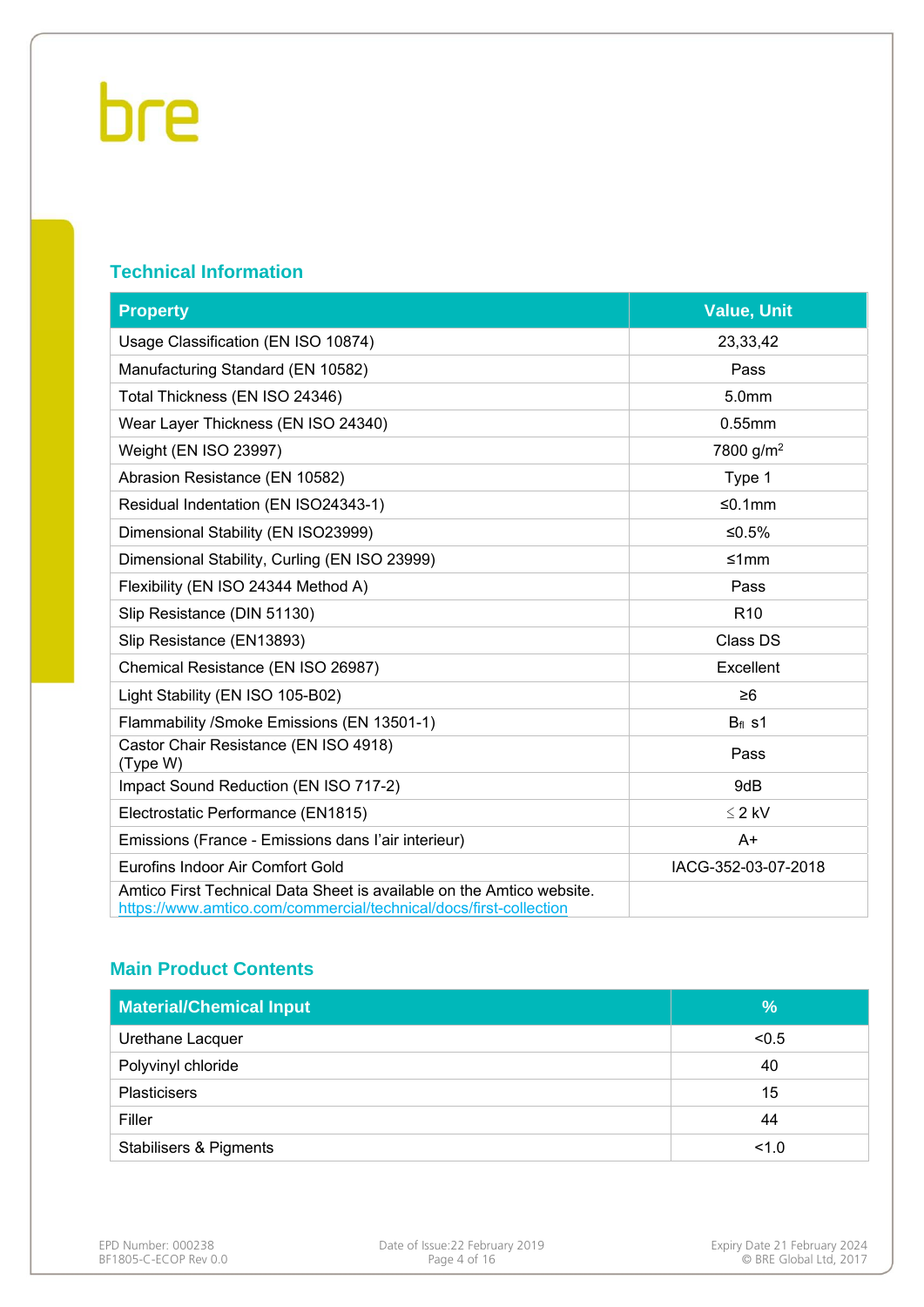#### **Manufacturing Process**

The product is constructed by the thermal lamination of the wear layer, print film and backing plies. The wear layer and backing plies are all manufactured as follows,

- 1. Required ply raw materials are initially blended.
- 2. The ply blend is then heated and calendered on a mill to produce a ply of the required thickness.
- 3. The plies required to form the end product, along with the print film, are thermally laminated together under pressure, to form the final product.
- 4. The product is then coated with polyurethane, before being cut to size, boxed and dispatched to the customer.

Cutting waste is recycled back into the product

#### **Process flow diagram**



#### **Construction Installation**

Amtico Access should be bonded with a suitably low emissions tackifier to an appropriately prepared subfloor as detailed in BS8302. Full details on installation can be found at:

https://www.amtico.com/media/1513258/amtico-access-installation-guidelines-acc-in-300916-01-gb.pdf

Installation off-cuts can be disposed of via recycling such as AgPR, energy recovery schemes or landfilled. Wherever possible it is recommended that products should always be recycled.

#### **Use Information**

Emissions

Amtico Access adheres to the emission requirements of Indoor Air Comfort Gold, German AgBB/DIBt, Belgium, and is rated as A+ in the French "Emissions dans I'air interieur" scheme.

BF1805-C-ECOP Rev 0.0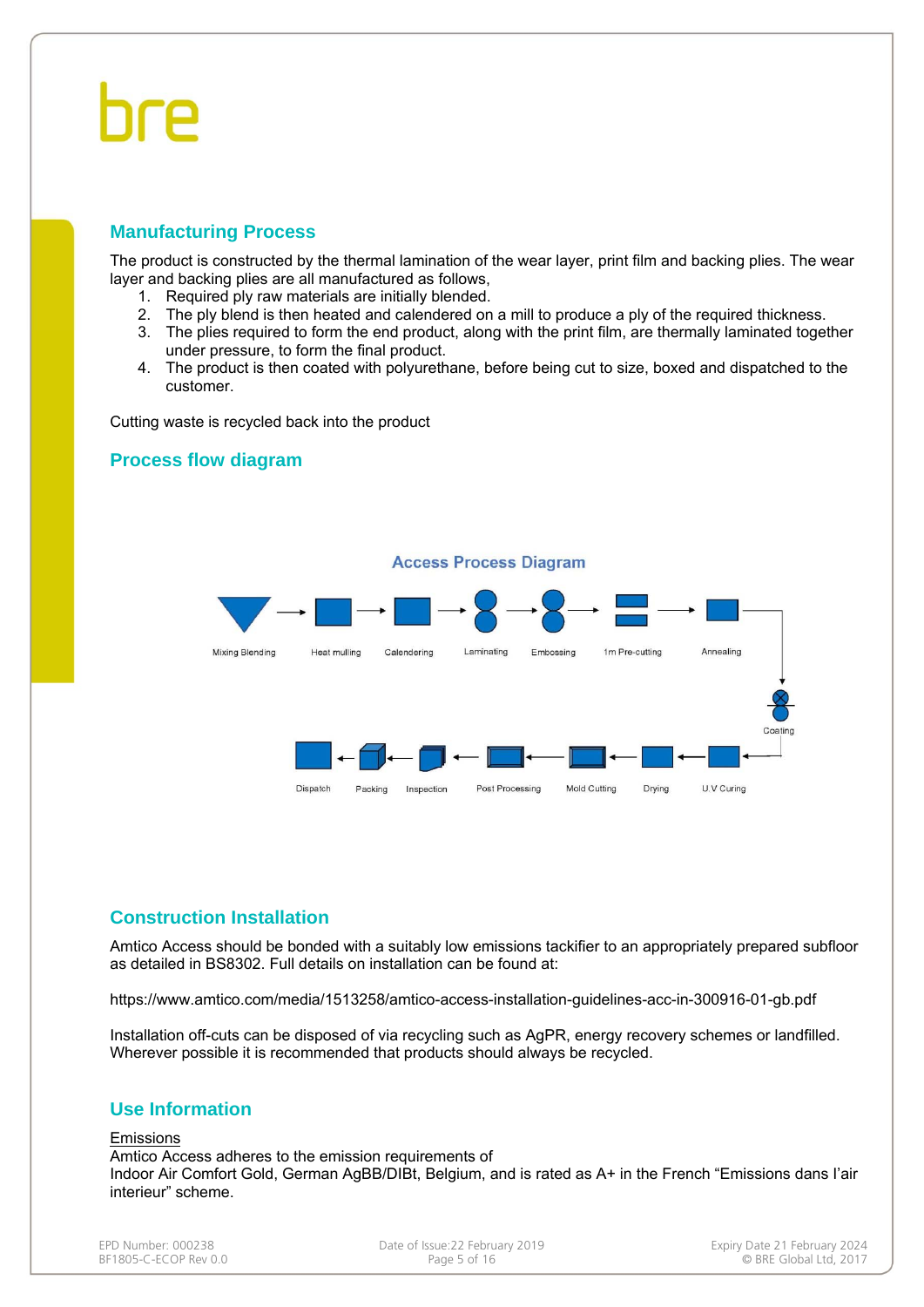#### **End of Life**

At the end of the product's life, the flooring is lifted off the subfloor and disposed of by landfill or Incineration/energy recovery.

It is assumed that 80% of the product will go to landfill, with the remaining 20% being recycled or used in energy recovery schemes. The distance travelled from the demolition site to a disposal site will be no more than 200km.

#### **Life Cycle Assessment Calculation Rules**

#### **Declared / Functional unit description**

1m2 Amtico Access Luxury Vinyl Floor Tiles

#### **System boundary**

Modules A1-A3: Includes raw materials, energy, water and transport processes required to make the product up to the factory gate, as well as production, packaging and general site waste.

Module A4: Transport from factory gate to the UK and then to the installation site. Distance was calculated as an average based on product sales across UK, Europe, Middle and Far East.

Module A5: Floor installation, including adhesive and disposal of off-cuts and packaging.

Module B2: Electricity, water, cleaning products required to clean and maintain the product for one year. Module C1: The amount of electricity required to remove a floor.

Module C2: Transportation of removed flooring to landfill or energy recovery site. Assumed distance is 200km. Module C3: Waste processing of flooring waste.

Module C4: Disposal

#### **Data sources, quality and allocation**

In addition to Amtico Access, other LVT products are also manufactured at the same production site. Calculations were performed to enable allocation of total site energy use, water and waste to the Amtico Access production. Allocation procedures were by physical allocation and are according to EN 15804 and are based on the ISO14044 guidance

Transportation distances were calculated for Amtico Access, based on the percentage of total square meters supplied to a distribution centre or sales region and the distance to the distribution centre or sales region.

The LCA was calculated using BRE LINA V2.0.8 with Ecoinvent

#### **Cut-off criteria**

- 1. Transport distances to site were not calculated for Sales Business Units with <1% of product sales.
- 2. The product life was based on the commercial10 years warranty.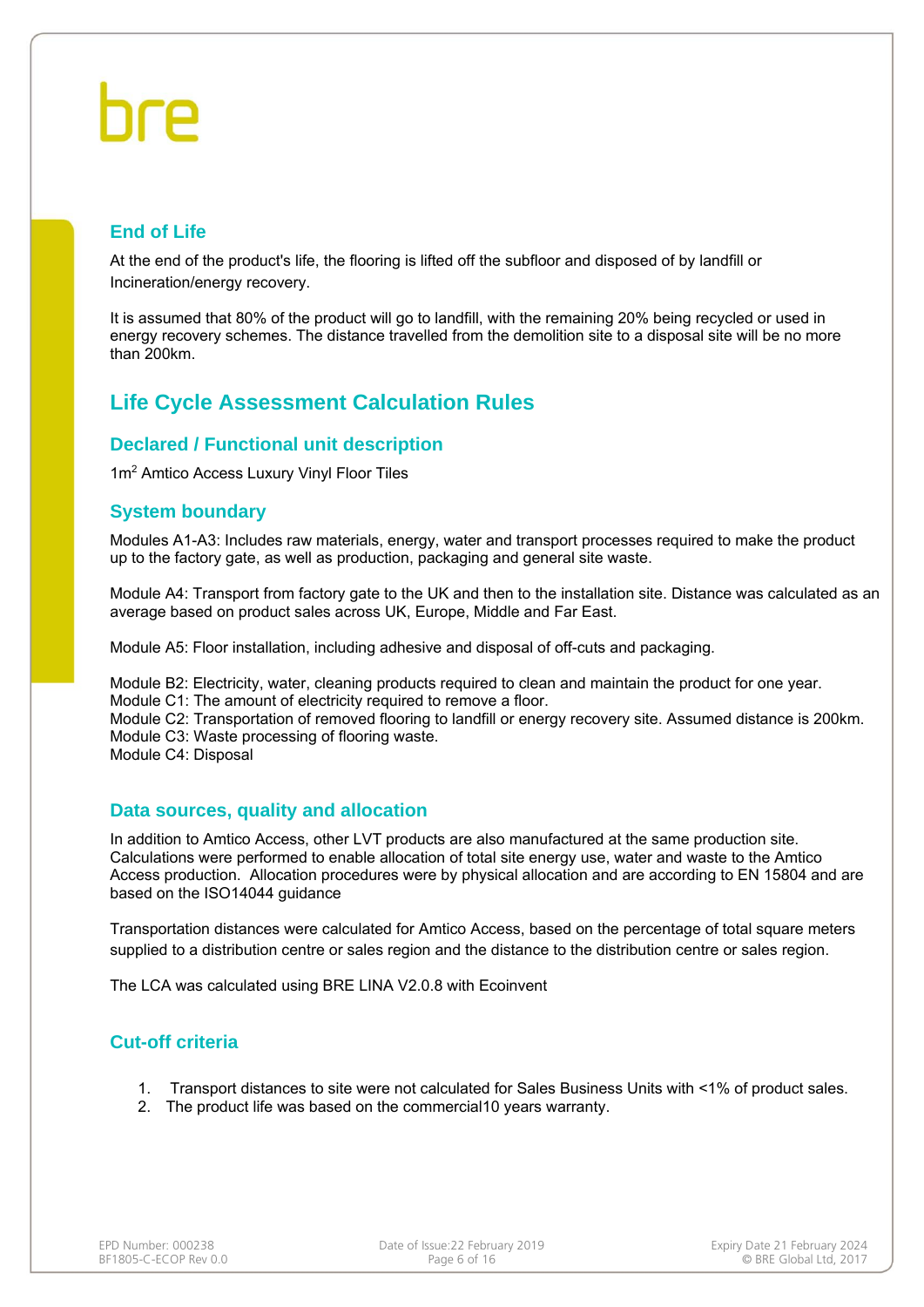#### **LCA Results**

(MND = module not declared; MNR = module not relevant; INA = indicator not assessed; AGG = aggregated)

| Parameters describing environmental impacts                           |                                            |                |                              |                     |                              |                        |                                           |                 |                                |  |
|-----------------------------------------------------------------------|--------------------------------------------|----------------|------------------------------|---------------------|------------------------------|------------------------|-------------------------------------------|-----------------|--------------------------------|--|
|                                                                       |                                            |                | <b>GWP</b>                   | <b>ODP</b>          | <b>AP</b>                    | <b>EP</b>              | <b>POCP</b>                               | <b>ADPE</b>     | <b>ADPF</b>                    |  |
|                                                                       |                                            |                | kg CO <sub>2</sub><br>equiv. | kg CFC 11<br>equiv. | kg SO <sub>2</sub><br>equiv. | kg $(PO4)3-$<br>equiv. | kgC <sub>2</sub> H <sub>4</sub><br>equiv. | kg Sb<br>equiv. | MJ, net<br>calorific<br>value. |  |
|                                                                       | Raw material<br>supply                     | A <sub>1</sub> | $9.64e + 0$                  | 4.04e-7             | 3.53e-2                      | $1.18e-2$              | 9.64 e-3                                  | 5.48e-5         | $2.22e+2$                      |  |
| Product stage                                                         | Transport                                  | A2             | $0.00e + 0$                  | $0.00e + 0$         | $0.00e + 0$                  | $0.00e + 0$            | $0.00e + 0$                               | $0.00e + 0$     | $0.00e + 0$                    |  |
|                                                                       | Manufacturing                              | A3             | $0.00e + 0$                  | $0.00e + 0$         | $0.00e + 0$                  | $0.00e + 0$            | $0.00e + 0$                               | $0.00e + 0$     | $0.00e + 0$                    |  |
|                                                                       | Total (of product<br>stage)                | $A1-3$         | $9.64e + 0$                  | 4.04e-7             | 3.53e-2                      | 1.18e-2                | 9.64 e-3                                  | 5.48e-5         | 2.22e+2                        |  |
| Construction                                                          | Transport                                  | A <sub>4</sub> | $4.10e + 0$                  | 9.71e-8             | 4.72e-2                      | 6.67e-3                | 4.46e-3                                   | 6.91e-6         | $6.03e+1$                      |  |
| process stage                                                         | Construction                               | A <sub>5</sub> | $9.23e-1$                    | $1.10e-$            | 5.63e-3                      | $1.52e-3$              | 1.03e-3                                   | 4.83e-6         | $2.10e+1$                      |  |
|                                                                       | Use                                        | <b>B1</b>      | <b>MND</b>                   | <b>MND</b>          | <b>MND</b>                   | <b>MND</b>             | <b>MND</b>                                | <b>MND</b>      | <b>MND</b>                     |  |
|                                                                       | Maintenance                                | <b>B2</b>      | $1.10e + 1$                  | 7.92e-7             | 6.09e-2                      | 1.66e-2                | 4.34e-3                                   | $2.05e-5$       | $1.89e + 2$                    |  |
|                                                                       | Repair                                     | B <sub>3</sub> | <b>MND</b>                   | <b>MND</b>          | <b>MND</b>                   | <b>MND</b>             | <b>MND</b>                                | <b>MND</b>      | <b>MND</b>                     |  |
| Use stage                                                             | Replacement                                | <b>B4</b>      | <b>MND</b>                   | <b>MND</b>          | <b>MND</b>                   | <b>MND</b>             | <b>MND</b>                                | <b>MND</b>      | <b>MND</b>                     |  |
|                                                                       | Refurbishment                              | <b>B5</b>      | <b>MND</b>                   | <b>MND</b>          | <b>MND</b>                   | <b>MND</b>             | <b>MND</b>                                | <b>MND</b>      | <b>MND</b>                     |  |
|                                                                       | Operational<br>energy use                  | B <sub>6</sub> | MND                          | <b>MND</b>          | <b>MND</b>                   | MND                    | <b>MND</b>                                | <b>MND</b>      | <b>MND</b>                     |  |
|                                                                       | Operational<br>water use                   | <b>B7</b>      | <b>MND</b>                   | <b>MND</b>          | <b>MND</b>                   | <b>MND</b>             | <b>MND</b>                                | <b>MND</b>      | <b>MND</b>                     |  |
|                                                                       | Deconstruction,<br>demolition              | C <sub>1</sub> | $0.00e + 0$                  | $0.00e + 0$         | $0.00e + 0$                  | $0.00e + 0$            | $0.00e + 0$                               | $0.00e + 0$     | $0.00e + 0$                    |  |
|                                                                       | Transport                                  | C <sub>2</sub> | $2.61e-1$                    | 4.80e-8             | 8.72e-4                      | $2.30e-4$              | 1.52e-4                                   | 6.87e-7         | $3.94e + 0$                    |  |
| End of life                                                           | Waste<br>processing                        | C <sub>3</sub> | $0.00e + 0$                  | $0.00e + 0$         | $0.00e + 0$                  | $0.00e + 0$            | $0.00e + 0$                               | $0.00e + 0$     | $0.00e + 0$                    |  |
|                                                                       | Disposal                                   | C <sub>4</sub> | 4.00e-1                      | 1.71e-8             | 1.27e-3                      | 2.36e-2                | 1.39e-4                                   | $9.34e-8$       | $1.59e + 0$                    |  |
| Potential<br>benefits and<br>loads beyond<br>the system<br>boundaries | Reuse, recovery,<br>recycling<br>potential | D              | <b>MND</b>                   | <b>MND</b>          | <b>MND</b>                   | <b>MND</b>             | <b>MND</b>                                | <b>MND</b>      | <b>MND</b>                     |  |

**Parameters describing environmental impacts**

GWP = Global Warming Potential;

ODP = Ozone Depletion Potential;

AP = Acidification Potential for Soil and Water;

EP = Eutrophication Potential;

POCP = Formation potential of tropospheric Ozone; ADPE = Abiotic Depletion Potential – Elements;

ADPF = Abiotic Depletion Potential – Fossil Fuels;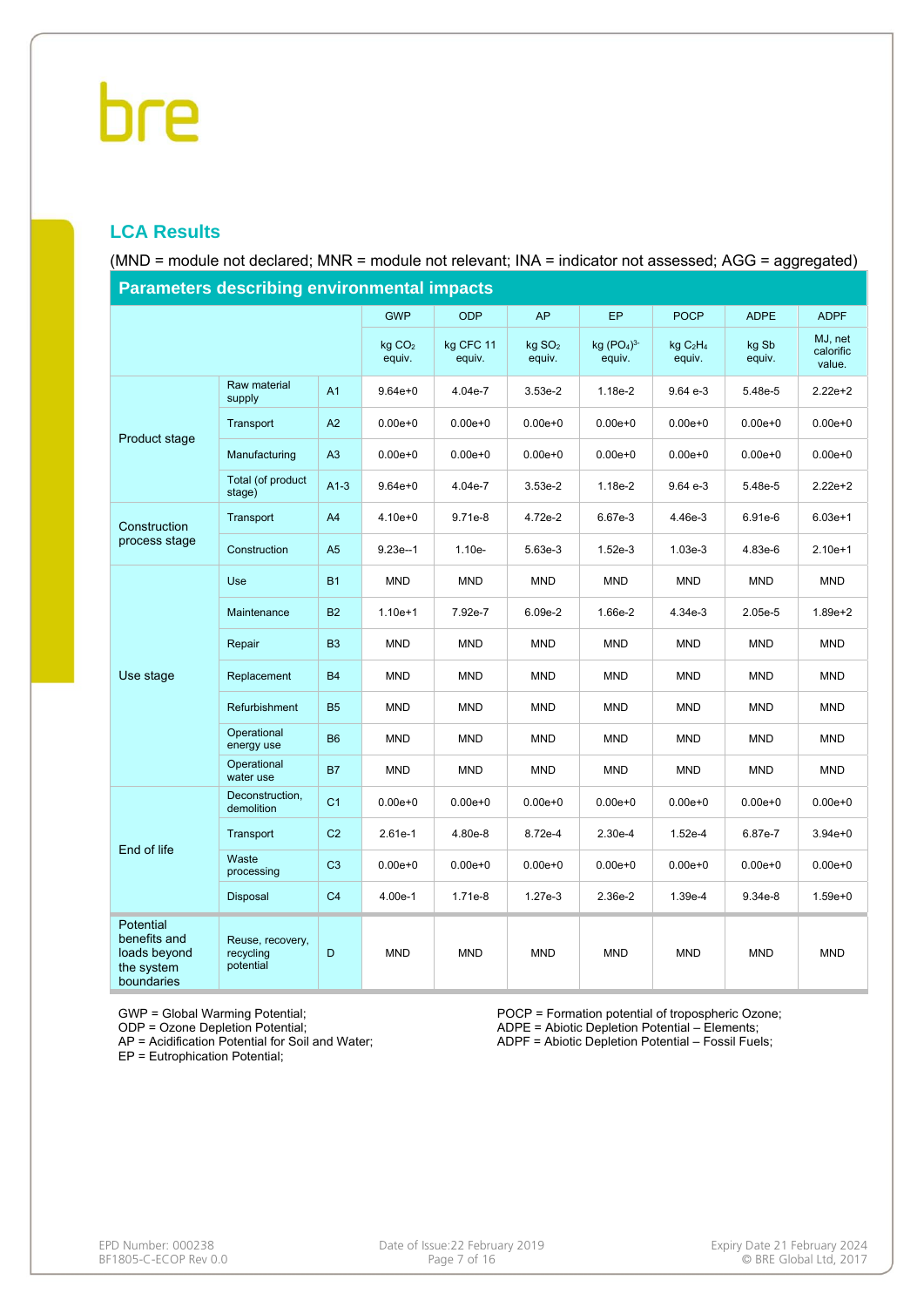#### **LCA Results (continued)**

| Parameters describing resource use, primary energy                    |                                                                                                                                                                                                                                                                                                                                                                                                                                                                                                                                                                                                                                                                                                                                                                                                                                                                                                                                                                  |             |             |             |             |              |              |              |  |  |
|-----------------------------------------------------------------------|------------------------------------------------------------------------------------------------------------------------------------------------------------------------------------------------------------------------------------------------------------------------------------------------------------------------------------------------------------------------------------------------------------------------------------------------------------------------------------------------------------------------------------------------------------------------------------------------------------------------------------------------------------------------------------------------------------------------------------------------------------------------------------------------------------------------------------------------------------------------------------------------------------------------------------------------------------------|-------------|-------------|-------------|-------------|--------------|--------------|--------------|--|--|
|                                                                       |                                                                                                                                                                                                                                                                                                                                                                                                                                                                                                                                                                                                                                                                                                                                                                                                                                                                                                                                                                  |             | <b>PERE</b> | <b>PERM</b> | <b>PERT</b> | <b>PENRE</b> | <b>PENRM</b> | <b>PENRT</b> |  |  |
|                                                                       |                                                                                                                                                                                                                                                                                                                                                                                                                                                                                                                                                                                                                                                                                                                                                                                                                                                                                                                                                                  |             | <b>MJ</b>   | <b>MJ</b>   | <b>MJ</b>   | <b>MJ</b>    | <b>MJ</b>    | <b>MJ</b>    |  |  |
|                                                                       | Raw material<br>supply                                                                                                                                                                                                                                                                                                                                                                                                                                                                                                                                                                                                                                                                                                                                                                                                                                                                                                                                           | A1          | $1.08e + 1$ | 4.22e-4     | $1.08e + 1$ | $2.57e + 2$  | $0.00e + 0$  | $2.57e+2$    |  |  |
|                                                                       | Transport                                                                                                                                                                                                                                                                                                                                                                                                                                                                                                                                                                                                                                                                                                                                                                                                                                                                                                                                                        | A2          | $0.00e + 0$ | $0.00e + 0$ | $0.00e + 0$ | $0.00e + 0$  | $0.00e + 0$  | $0.00e + 0$  |  |  |
|                                                                       | Manufacturing                                                                                                                                                                                                                                                                                                                                                                                                                                                                                                                                                                                                                                                                                                                                                                                                                                                                                                                                                    | A3          | $0.00e + 0$ | $0.00e + 0$ | $0.00e + 0$ | $0.00e + 0$  | $0.00e + 0$  | $0.00e + 0$  |  |  |
|                                                                       | Product stage<br>Total (of product<br>$A1-3$<br>$1.08e + 1$<br>4.22e-4<br>stage)<br>Transport<br>A4<br>$1.26e + 0$<br>4.37e-6<br>A <sub>5</sub><br>Construction<br>$1.68e + 0$<br>2.36e-5<br>Use<br><b>B1</b><br><b>MND</b><br><b>MND</b><br><b>B2</b><br>Maintenance<br>$1.41e+1$<br>3.56e-5<br><b>B3</b><br><b>MND</b><br><b>MND</b><br>Repair<br><b>B4</b><br><b>MND</b><br><b>MND</b><br>Replacement<br><b>B5</b><br>Refurbishment<br><b>MND</b><br><b>MND</b><br>Operational<br><b>B6</b><br><b>MND</b><br><b>MND</b><br>energy use<br>Operational<br><b>B7</b><br><b>MND</b><br><b>MND</b><br>water use<br>Deconstruction,<br>C <sub>1</sub><br>$0.00e + 0$<br>$0.00e + 0$<br>demolition<br>C <sub>2</sub><br>Transport<br>5.23e-2<br>1.95e-7<br>Waste<br>C <sub>3</sub><br>$0.00e + 0$<br>$0.00e + 0$<br>processing<br>C <sub>4</sub><br>Disposal<br>5.09e-2<br>1.40e-7<br>Reuse,<br>recovery,<br>D<br><b>MND</b><br><b>MND</b><br>recycling<br>potential | $1.08e + 1$ | $2.57e + 2$ | $0.00e + 0$ | $2.57e+2$   |              |              |              |  |  |
| Construction                                                          |                                                                                                                                                                                                                                                                                                                                                                                                                                                                                                                                                                                                                                                                                                                                                                                                                                                                                                                                                                  |             |             |             | $1.26e + 0$ | $6.09e + 1$  | $0.00e + 0$  | $6.09e + 1$  |  |  |
| process stage                                                         |                                                                                                                                                                                                                                                                                                                                                                                                                                                                                                                                                                                                                                                                                                                                                                                                                                                                                                                                                                  |             |             |             | $1.68e + 0$ | $2.30e+1$    | $0.00e + 0$  | $2.30e+1$    |  |  |
|                                                                       |                                                                                                                                                                                                                                                                                                                                                                                                                                                                                                                                                                                                                                                                                                                                                                                                                                                                                                                                                                  |             |             |             | <b>MND</b>  | <b>MND</b>   | <b>MND</b>   | <b>MND</b>   |  |  |
|                                                                       |                                                                                                                                                                                                                                                                                                                                                                                                                                                                                                                                                                                                                                                                                                                                                                                                                                                                                                                                                                  |             |             |             | $1.41e+1$   | $2.40e + 2$  | $0.00e + 0$  | $2.40e + 2$  |  |  |
|                                                                       |                                                                                                                                                                                                                                                                                                                                                                                                                                                                                                                                                                                                                                                                                                                                                                                                                                                                                                                                                                  |             |             |             | <b>MND</b>  | <b>MND</b>   | <b>MND</b>   | <b>MND</b>   |  |  |
| Use stage                                                             |                                                                                                                                                                                                                                                                                                                                                                                                                                                                                                                                                                                                                                                                                                                                                                                                                                                                                                                                                                  |             |             |             | <b>MND</b>  | <b>MND</b>   | <b>MND</b>   | <b>MND</b>   |  |  |
|                                                                       |                                                                                                                                                                                                                                                                                                                                                                                                                                                                                                                                                                                                                                                                                                                                                                                                                                                                                                                                                                  |             |             |             | <b>MND</b>  | <b>MND</b>   | <b>MND</b>   | <b>MND</b>   |  |  |
|                                                                       |                                                                                                                                                                                                                                                                                                                                                                                                                                                                                                                                                                                                                                                                                                                                                                                                                                                                                                                                                                  |             |             |             | <b>MND</b>  | <b>MND</b>   | <b>MND</b>   | <b>MND</b>   |  |  |
|                                                                       |                                                                                                                                                                                                                                                                                                                                                                                                                                                                                                                                                                                                                                                                                                                                                                                                                                                                                                                                                                  |             |             |             | <b>MND</b>  | <b>MND</b>   | <b>MND</b>   | <b>MND</b>   |  |  |
|                                                                       |                                                                                                                                                                                                                                                                                                                                                                                                                                                                                                                                                                                                                                                                                                                                                                                                                                                                                                                                                                  |             |             |             | $0.00e + 0$ | $0.00e + 0$  | $0.00e + 0$  | $0.00e + 0$  |  |  |
| End of life                                                           |                                                                                                                                                                                                                                                                                                                                                                                                                                                                                                                                                                                                                                                                                                                                                                                                                                                                                                                                                                  |             |             |             | 5.23e-2     | $3.91e + 0$  | $0.00e + 0$  | $3.91e + 0$  |  |  |
|                                                                       |                                                                                                                                                                                                                                                                                                                                                                                                                                                                                                                                                                                                                                                                                                                                                                                                                                                                                                                                                                  |             |             |             | $0.00e + 0$ | $0.00e + 0$  | $0.00e + 0$  | $0.00e + 0$  |  |  |
|                                                                       |                                                                                                                                                                                                                                                                                                                                                                                                                                                                                                                                                                                                                                                                                                                                                                                                                                                                                                                                                                  |             |             |             | 5.09e-2     | $1.61e + 0$  | $0.00e + 0$  | $1.61e + 0$  |  |  |
| Potential<br>benefits and<br>loads beyond<br>the system<br>boundaries |                                                                                                                                                                                                                                                                                                                                                                                                                                                                                                                                                                                                                                                                                                                                                                                                                                                                                                                                                                  |             |             |             | <b>MND</b>  | <b>MND</b>   | <b>MND</b>   | <b>MND</b>   |  |  |

PERE = Use of renewable primary energy excluding renewable primary energy used as raw materials;

PERM = Use of renewable primary energy resources used as raw materials;

PERT = Total use of renewable primary energy resources;

PENRE = Use of non-renewable primary energy excluding nonrenewable primary energy resources used as raw materials; PENRM = Use of non-renewable primary energy resources used as raw materials;

PENRT = Total use of non-renewable primary energy resource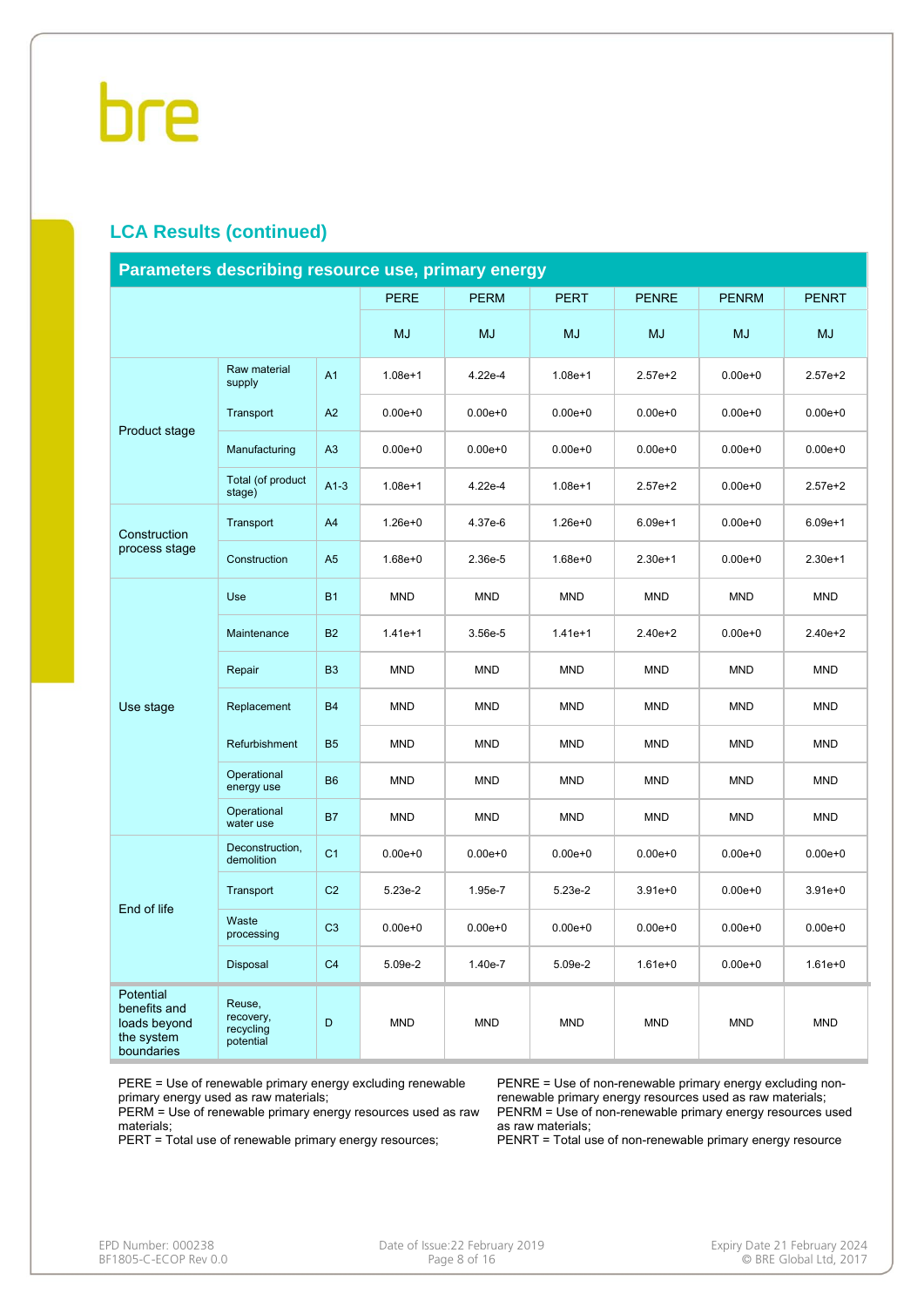#### **LCA Results (continued)**

| Parameters describing resource use, secondary materials and fuels, use of water |                                               |                |             |                                  |                                  |                |  |  |
|---------------------------------------------------------------------------------|-----------------------------------------------|----------------|-------------|----------------------------------|----------------------------------|----------------|--|--|
|                                                                                 |                                               |                | <b>SM</b>   | <b>RSF</b>                       | <b>NRSF</b>                      | <b>FW</b>      |  |  |
|                                                                                 |                                               |                | kg          | <b>MJ</b><br>net calorific value | <b>MJ</b><br>net calorific value | m <sup>3</sup> |  |  |
|                                                                                 | Raw material<br>supply                        | A <sub>1</sub> | $0.00e + 0$ | $0.00e + 0$                      | $0.00e + 0$                      | 5.21e-1        |  |  |
| Product stage                                                                   | Transport                                     | A2             | $0.00e + 0$ | $0.00e + 0$                      | $0.00e + 0$                      | $0.00e + 0$    |  |  |
|                                                                                 | Manufacturing                                 | A3             | $0.00e + 0$ | $0.00e + 0$                      | $0.00e + 0$                      | $0.00e + 0$    |  |  |
|                                                                                 | Total (of product<br>stage)                   | $A1-3$         | $0.00e + 0$ | $0.00e + 0$                      | $0.00e + 0$                      | $5.21e-1$      |  |  |
| Construction                                                                    | Transport                                     | A <sub>4</sub> | $0.00e + 0$ | $0.00e + 0$                      | $0.00e + 0$                      | 1.49e-2        |  |  |
| process stage                                                                   | Construction                                  | A <sub>5</sub> | $0.00e + 0$ | $0.00e + 0$                      | $0.00e + 0$                      | 4.40e-2        |  |  |
|                                                                                 | Use                                           | <b>B1</b>      | <b>MND</b>  | <b>MND</b>                       | <b>MND</b>                       | <b>MND</b>     |  |  |
|                                                                                 | Maintenance                                   | <b>B2</b>      | $0.00e + 0$ | $0.00e + 0$                      | $0.00e + 0$                      | 7.99e-2        |  |  |
|                                                                                 | Repair                                        | <b>B3</b>      | <b>MND</b>  | <b>MND</b>                       | <b>MND</b>                       | <b>MND</b>     |  |  |
| Use stage                                                                       | Replacement                                   | <b>B4</b>      | <b>MND</b>  | <b>MND</b>                       | <b>MND</b>                       | <b>MND</b>     |  |  |
|                                                                                 | Refurbishment                                 | <b>B5</b>      | <b>MND</b>  | <b>MND</b>                       | <b>MND</b>                       | <b>MND</b>     |  |  |
|                                                                                 | Operational<br>energy use                     | <b>B6</b>      | <b>MND</b>  | <b>MND</b>                       | <b>MND</b>                       | <b>MND</b>     |  |  |
|                                                                                 | Operational<br>water use                      | <b>B7</b>      | <b>MND</b>  | <b>MND</b>                       | <b>MND</b>                       | <b>MND</b>     |  |  |
|                                                                                 | Deconstruction,<br>demolition                 | C <sub>1</sub> | $0.00e + 0$ | $0.00e + 0$                      | $0.00e + 0$                      | $0.00e + 0$    |  |  |
| End of life                                                                     | Transport                                     | C <sub>2</sub> | $0.00e + 0$ | $0.00e + 0$                      | $0.00e + 0$                      | 8.54e-4        |  |  |
|                                                                                 | Waste<br>processing                           | C <sub>3</sub> | $0.00e + 0$ | $0.00e + 0$                      | $0.00e + 0$                      | $0.00e + 0$    |  |  |
|                                                                                 | Disposal                                      | C <sub>4</sub> | $0.00e + 0$ | $0.00e + 0$                      | $0.00e + 0$                      | 1.80e-3        |  |  |
| <b>Potential</b><br>benefits and<br>loads beyond<br>the system<br>boundaries    | Reuse,<br>recovery,<br>recycling<br>potential | D              | <b>MND</b>  | <b>MND</b>                       | <b>MND</b>                       | <b>MND</b>     |  |  |

SM = Use of secondary material;

RSF = Use of renewable secondary fuels;

NRSF = Use of non-renewable secondary fuels; FW = Net use of fresh water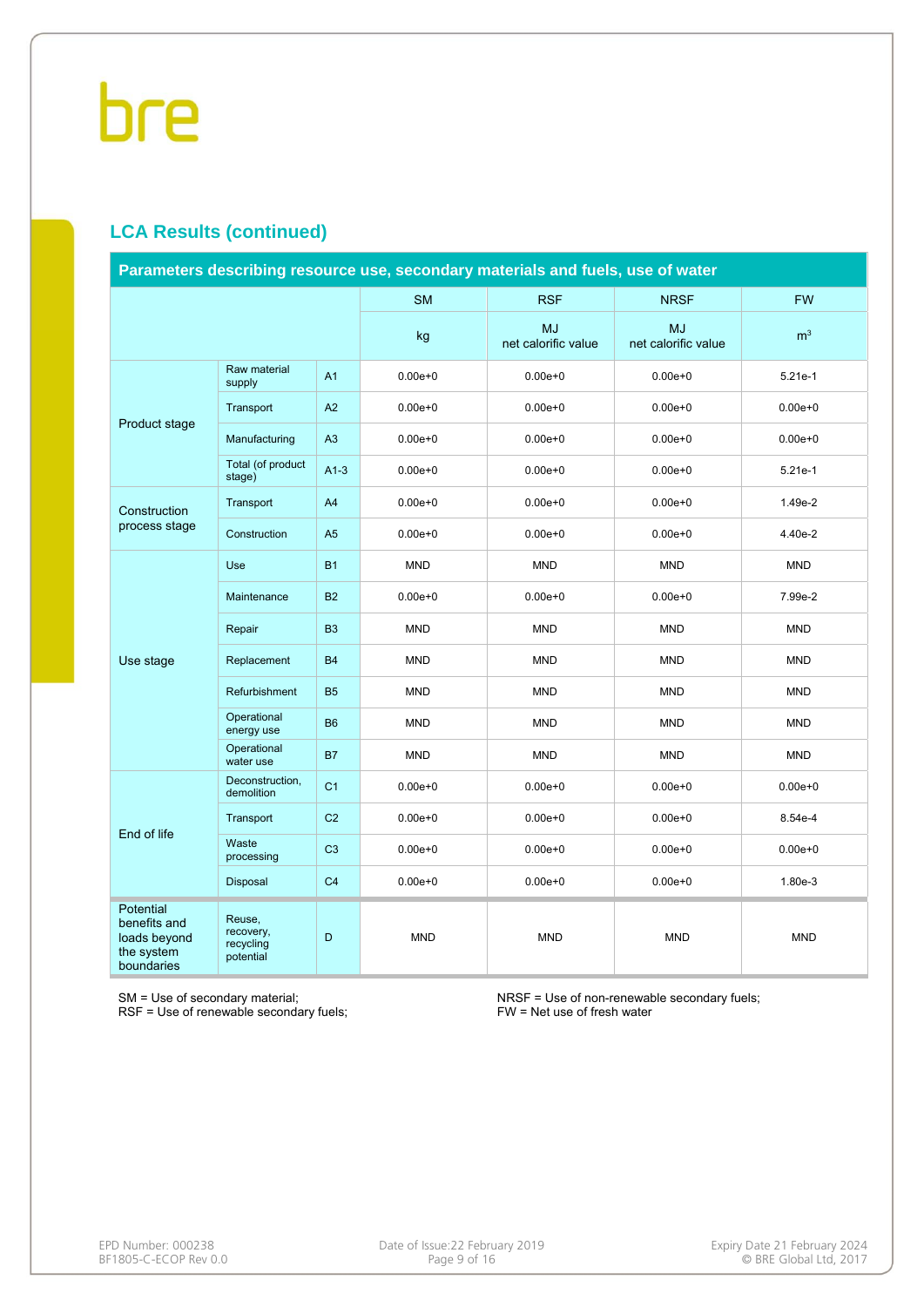#### **LCA Results (continued)**

| Other environmental information describing waste categories                  |                                               |                |             |             |             |  |  |
|------------------------------------------------------------------------------|-----------------------------------------------|----------------|-------------|-------------|-------------|--|--|
|                                                                              |                                               |                | <b>HWD</b>  | <b>NHWD</b> | <b>RWD</b>  |  |  |
|                                                                              |                                               |                | kg          | kg          | kg          |  |  |
|                                                                              | Raw material<br>supply                        | A1             | $2.51e-1$   | 5.32e-1     | 3.32e-4     |  |  |
| Product stage                                                                | Transport                                     | A2             | $0.00e + 0$ | $0.00e + 0$ | $0.00e + 0$ |  |  |
|                                                                              | Manufacturing                                 | A3             | $0.00e + 0$ | $0.00e + 0$ | $0.00e + 0$ |  |  |
|                                                                              | Total (of<br>product stage)                   | $A1-3$         | $2.51e-1$   | $5.32e-1$   | $3.32e-4$   |  |  |
| Construction                                                                 | Transport                                     | A4             | 3.19e-2     | $1.57e + 0$ | 4.10e-4     |  |  |
| process stage                                                                | Construction                                  | A <sub>5</sub> | 2.05e-2     | 1.38e-1     | 5.65e-5     |  |  |
|                                                                              | Use                                           | <b>B1</b>      | <b>MND</b>  | <b>MND</b>  | <b>MND</b>  |  |  |
|                                                                              | Maintenance                                   | <b>B2</b>      | 6.00e-2     | 4.57e-1     | 1.15e-3     |  |  |
|                                                                              | Repair                                        | B <sub>3</sub> | <b>MND</b>  | <b>MND</b>  | <b>MND</b>  |  |  |
| Use stage                                                                    | Replacement                                   | <b>B4</b>      | <b>MND</b>  | <b>MND</b>  | <b>MND</b>  |  |  |
|                                                                              | Refurbishment                                 | <b>B5</b>      | <b>MND</b>  | <b>MND</b>  | <b>MND</b>  |  |  |
|                                                                              | Operational<br>energy use                     | <b>B6</b>      | <b>MND</b>  | <b>MND</b>  | <b>MND</b>  |  |  |
|                                                                              | Operational<br>water use                      | <b>B7</b>      | <b>MND</b>  | <b>MND</b>  | <b>MND</b>  |  |  |
|                                                                              | Deconstruction.<br>demolition                 | C <sub>1</sub> | $0.00e + 0$ | $0.00e + 0$ | $0.00e + 0$ |  |  |
| End of life                                                                  | Transport                                     | C <sub>2</sub> | 1.65e-3     | 1.84e-1     | 2.72e-5     |  |  |
|                                                                              | Waste<br>processing                           | C <sub>3</sub> | $0.00e + 0$ | $0.00e + 0$ | $0.00e + 0$ |  |  |
|                                                                              | Disposal                                      | C <sub>4</sub> | $1.21e-3$   | $6.25e + 0$ | 9.97e-6     |  |  |
| <b>Potential</b><br>benefits and<br>loads beyond<br>the system<br>boundaries | Reuse,<br>recovery,<br>recycling<br>potential | D              | <b>MND</b>  | <b>MND</b>  | <b>MND</b>  |  |  |

HWD = Hazardous waste disposed;

NHWD = Non-hazardous waste disposed;

RWD = Radioactive waste disposed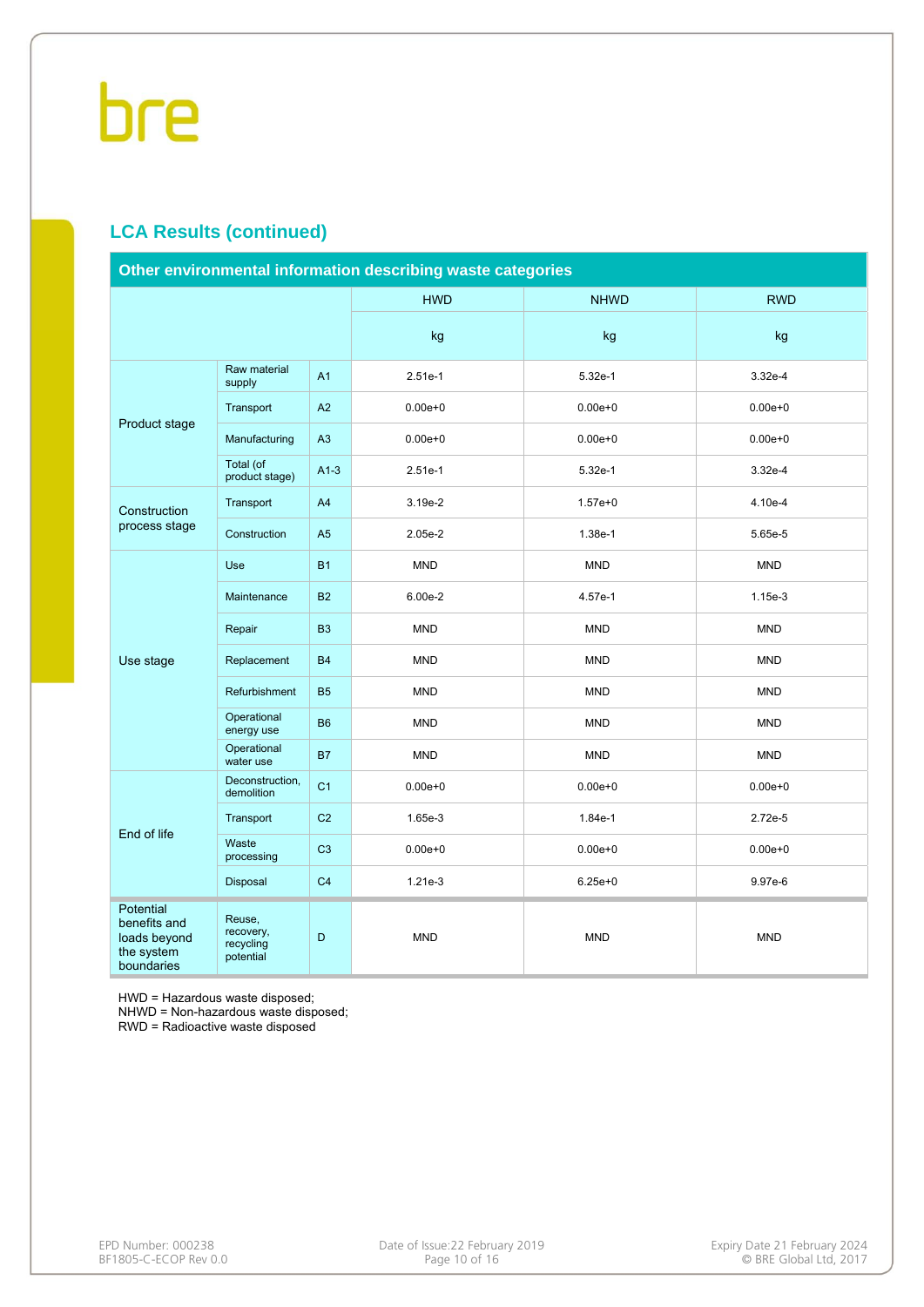#### **LCA Results (continued)**

| Other environmental information describing output flows - at end of life |                                            |                |             |             |             |                          |  |  |
|--------------------------------------------------------------------------|--------------------------------------------|----------------|-------------|-------------|-------------|--------------------------|--|--|
|                                                                          |                                            |                | <b>CRU</b>  | <b>MFR</b>  | <b>MER</b>  | <b>EE</b>                |  |  |
|                                                                          |                                            |                | kg          | kg          | kg          | MJ per energy<br>carrier |  |  |
|                                                                          | Raw material<br>supply                     | A <sub>1</sub> | $0.00e + 0$ | $0.00e + 0$ | $2.52e-2$   | $0.00e + 0$              |  |  |
| Product stage                                                            | Transport                                  | A2             | $0.00e + 0$ | $0.00e + 0$ | $0.00e + 0$ | $0.00e + 0$              |  |  |
|                                                                          | Manufacturing                              | A3             | $0.00e + 0$ | $0.00e + 0$ | $0.00e + 0$ | $0.00e + 0$              |  |  |
|                                                                          | Total (of product<br>stage)                | $A1-3$         | $0.00e + 0$ | $0.00e + 0$ | $2.52e-2$   | $0.00e + 0$              |  |  |
| Construction                                                             | Transport                                  | A4             | $0.00e + 0$ | $0.00e + 0$ | $0.00e + 0$ | $0.00e + 0$              |  |  |
| process stage                                                            | Construction                               | A <sub>5</sub> | $0.00e + 0$ | $3.57e-1$   | $3.91e-1$   | $0.00e + 0$              |  |  |
|                                                                          | Use                                        | <b>B1</b>      | <b>MND</b>  | <b>MND</b>  | <b>MND</b>  | <b>MND</b>               |  |  |
|                                                                          | Maintenance                                | <b>B2</b>      | $0.00e + 0$ | $0.00e + 0$ | 6.24e-2     | $0.00e + 0$              |  |  |
|                                                                          | Repair                                     | <b>B3</b>      | <b>MND</b>  | <b>MND</b>  | <b>MND</b>  | <b>MND</b>               |  |  |
| Use stage                                                                | Replacement                                | <b>B4</b>      | <b>MND</b>  | <b>MND</b>  | <b>MND</b>  | <b>MND</b>               |  |  |
|                                                                          | Refurbishment                              | <b>B5</b>      | <b>MND</b>  | <b>MND</b>  | <b>MND</b>  | <b>MND</b>               |  |  |
|                                                                          | Operational<br>energy use                  | <b>B6</b>      | <b>MND</b>  | <b>MND</b>  | <b>MND</b>  | <b>MND</b>               |  |  |
|                                                                          | Operational<br>water use                   | <b>B7</b>      | <b>MND</b>  | <b>MND</b>  | <b>MND</b>  | <b>MND</b>               |  |  |
|                                                                          | Deconstruction,<br>demolition              | C <sub>1</sub> | $0.00e + 0$ | $0.00e + 0$ | $0.00e + 0$ | $0.00e + 0$              |  |  |
| End of life                                                              | Transport                                  | C <sub>2</sub> | $0.00e + 0$ | $0.00e + 0$ | $0.00e + 0$ | $0.00e + 0$              |  |  |
|                                                                          | Waste<br>processing                        | C <sub>3</sub> | $0.00e + 0$ | $0.00e + 0$ | $0.00e + 0$ | $0.00e + 0$              |  |  |
|                                                                          | Disposal                                   | C <sub>4</sub> | $0.00e + 0$ | $0.00e + 0$ | $1.56e + 1$ | $0.00e + 0$              |  |  |
| Potential<br>benefits and<br>loads beyond<br>the system<br>boundaries    | Reuse, recovery,<br>recycling<br>potential | D              | <b>MND</b>  | <b>MND</b>  | <b>MND</b>  | <b>MND</b>               |  |  |

CRU = Components for reuse; MFR = Materials for recycling

MER = Materials for energy recovery; EE = Exported Energy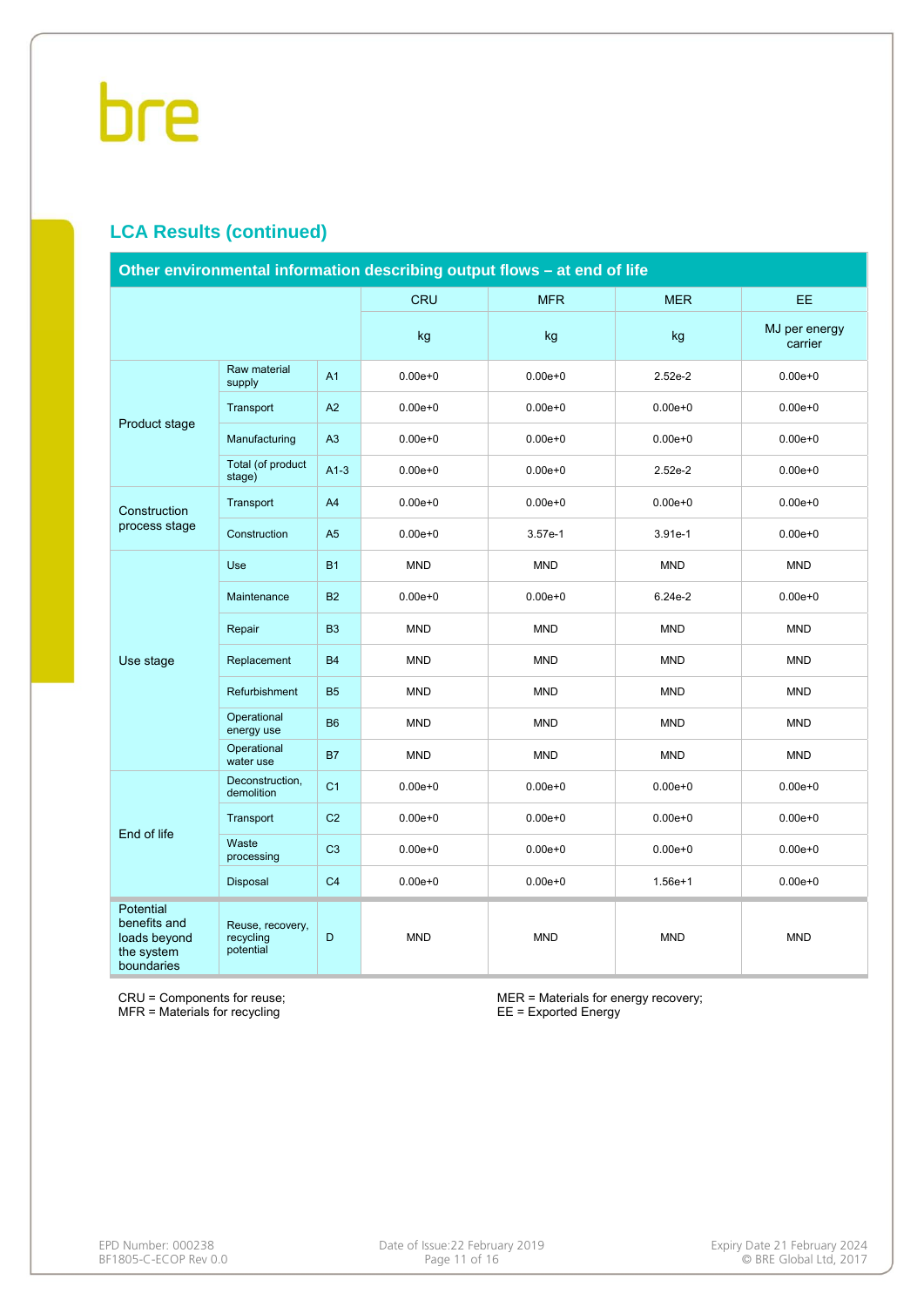#### **Scenarios and additional technical information**

| <b>Scenarios and additional technical information</b> |                                                                                                                                                                                                                                                                                                                                                                                                                                                                       |                                                       |                   |  |  |  |  |  |  |
|-------------------------------------------------------|-----------------------------------------------------------------------------------------------------------------------------------------------------------------------------------------------------------------------------------------------------------------------------------------------------------------------------------------------------------------------------------------------------------------------------------------------------------------------|-------------------------------------------------------|-------------------|--|--|--|--|--|--|
| Scenario                                              | Parameter                                                                                                                                                                                                                                                                                                                                                                                                                                                             | <b>Units</b>                                          | <b>Results</b>    |  |  |  |  |  |  |
| $AA -$<br>Transport<br>to the<br>building<br>site     | Products are shipped to Coventry and then distributed in the UK, across Europe, Scandinavia, the Middle<br>and Far East. The average distance transported for each geographical market was calculated by<br>multiplying the distance travelled by the percentage sales volume by square meter. Sales regions where<br>sales were less than 1% were not considered.<br>The sales volumes were those in 2017. The transportation data is taken from Ecoinvent datasets. |                                                       |                   |  |  |  |  |  |  |
|                                                       | Litre of fuel type<br>per distance or<br>303l/km<br><b>Worldwide: Ship to UK</b><br>vehicle type                                                                                                                                                                                                                                                                                                                                                                      |                                                       |                   |  |  |  |  |  |  |
|                                                       | Distance:                                                                                                                                                                                                                                                                                                                                                                                                                                                             | km                                                    | 20257             |  |  |  |  |  |  |
|                                                       | Capacity utilisation (incl. empty returns)                                                                                                                                                                                                                                                                                                                                                                                                                            | %                                                     | 65                |  |  |  |  |  |  |
|                                                       | Bulk density of transported productskg/m3                                                                                                                                                                                                                                                                                                                                                                                                                             | kg/m <sup>3</sup>                                     | 1560              |  |  |  |  |  |  |
|                                                       | Worldwide: Ship to UK                                                                                                                                                                                                                                                                                                                                                                                                                                                 | Diesel / 16-32<br>tonne Lorry                         | 0.032l/km         |  |  |  |  |  |  |
|                                                       | Distance:                                                                                                                                                                                                                                                                                                                                                                                                                                                             | km                                                    | 303               |  |  |  |  |  |  |
|                                                       | Capacity utilisation (incl. empty returns)                                                                                                                                                                                                                                                                                                                                                                                                                            | $\%$                                                  | 35                |  |  |  |  |  |  |
|                                                       | Bulk density of transported productskg/m <sup>3</sup>                                                                                                                                                                                                                                                                                                                                                                                                                 | 1560                                                  |                   |  |  |  |  |  |  |
|                                                       | <b>UK Direct Delivery: Diesel/Vehicle</b>                                                                                                                                                                                                                                                                                                                                                                                                                             | Litre of fuel type<br>per distance or<br>vehicle type | 0.32l/km          |  |  |  |  |  |  |
|                                                       | <b>Distance</b>                                                                                                                                                                                                                                                                                                                                                                                                                                                       | km                                                    | 60                |  |  |  |  |  |  |
|                                                       | Capacity utilisation (Inc. empty return)                                                                                                                                                                                                                                                                                                                                                                                                                              | %                                                     | <b>Not Stated</b> |  |  |  |  |  |  |
|                                                       | Bulk density of transported productskg/m <sup>3</sup>                                                                                                                                                                                                                                                                                                                                                                                                                 | kg/m <sup>3</sup>                                     | 1560              |  |  |  |  |  |  |
|                                                       | <b>Worldwide: Road</b>                                                                                                                                                                                                                                                                                                                                                                                                                                                | Diesel / 16-32<br>tonne Lorry                         | 0.032l/km         |  |  |  |  |  |  |
|                                                       | Distance:                                                                                                                                                                                                                                                                                                                                                                                                                                                             | km                                                    | 974               |  |  |  |  |  |  |
|                                                       | Capacity utilisation (incl. empty returns)                                                                                                                                                                                                                                                                                                                                                                                                                            | %                                                     | 35                |  |  |  |  |  |  |
|                                                       | Bulk density of transported productskg/m <sup>3</sup>                                                                                                                                                                                                                                                                                                                                                                                                                 | kg/m <sup>3</sup>                                     | 1560              |  |  |  |  |  |  |
|                                                       | <b>Worldwide: Ship</b>                                                                                                                                                                                                                                                                                                                                                                                                                                                | Litre of fuel type<br>per distance or<br>vehicle type | 303l/km           |  |  |  |  |  |  |
|                                                       | Distance:                                                                                                                                                                                                                                                                                                                                                                                                                                                             | km                                                    | 442               |  |  |  |  |  |  |
|                                                       | Capacity utilisation (incl. empty returns)                                                                                                                                                                                                                                                                                                                                                                                                                            | %                                                     | 65                |  |  |  |  |  |  |
|                                                       | Bulk density of transported productskg/m3                                                                                                                                                                                                                                                                                                                                                                                                                             | kg/m <sup>3</sup>                                     | 1560              |  |  |  |  |  |  |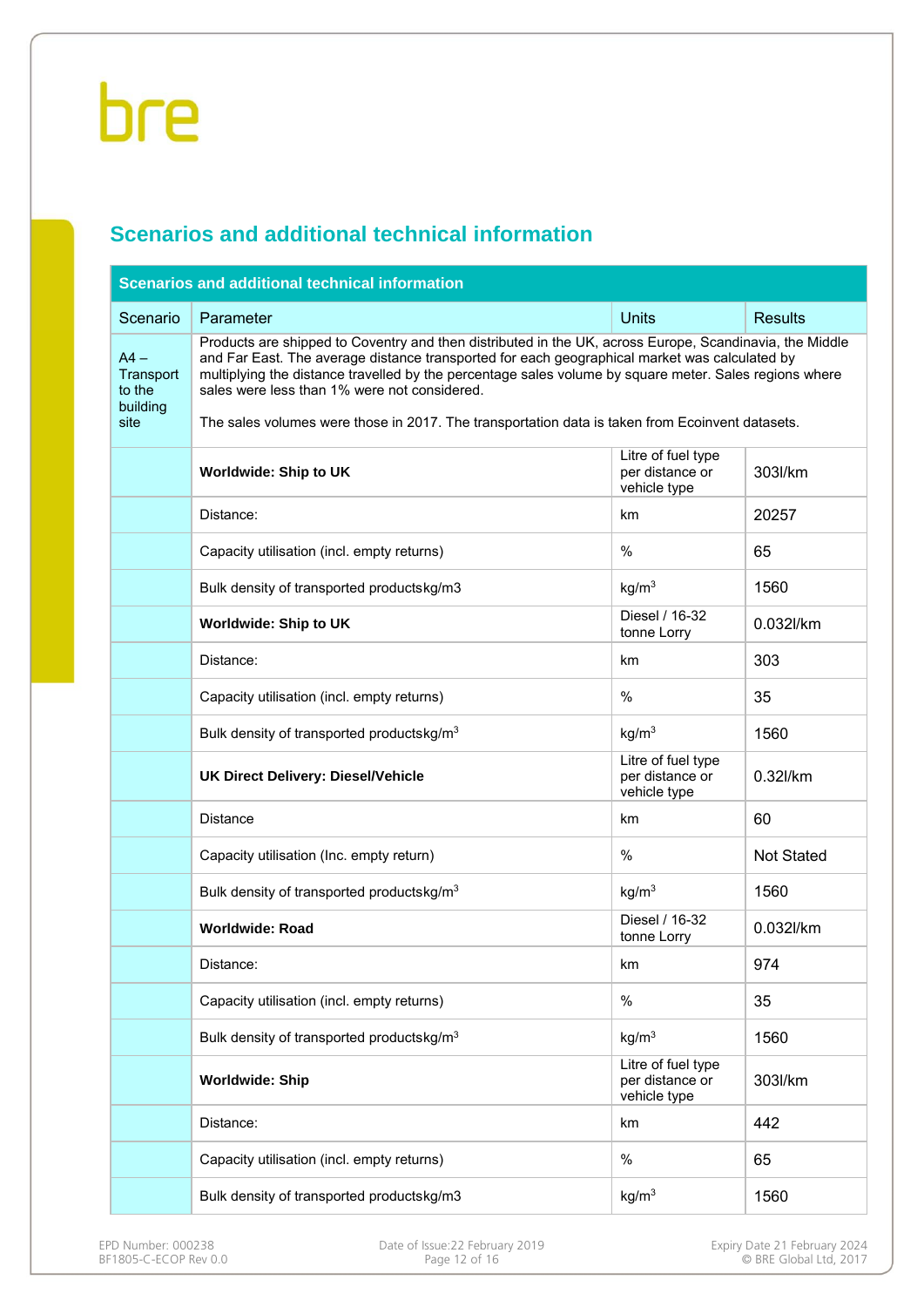| $A5 -$<br>Installation in<br>the building | Amtico Access should be bonded with a suitable low emission Tackifier to an appropriately prepared<br>subfloor as detailed in BS8302. Full details on installation can be found at www.amtico.com.<br>Installation off cuts can be disposed of via recycling, used in energy recovery schemes or landfilled.<br>Wherever possible it is recommended that products should always be recycled.                                                                                                                                                      |                                                                                             |                              |
|-------------------------------------------|---------------------------------------------------------------------------------------------------------------------------------------------------------------------------------------------------------------------------------------------------------------------------------------------------------------------------------------------------------------------------------------------------------------------------------------------------------------------------------------------------------------------------------------------------|---------------------------------------------------------------------------------------------|------------------------------|
|                                           | % Installation Wastage Rate                                                                                                                                                                                                                                                                                                                                                                                                                                                                                                                       |                                                                                             | 5                            |
|                                           | Post installation Cleaning                                                                                                                                                                                                                                                                                                                                                                                                                                                                                                                        | 1/m <sup>2</sup>                                                                            | 0.02                         |
|                                           | <b>Ancillary Materials</b>                                                                                                                                                                                                                                                                                                                                                                                                                                                                                                                        | Mass per unit<br>area of product<br>installed $kg/m2$                                       | 0.288                        |
|                                           | <b>Material Waste</b>                                                                                                                                                                                                                                                                                                                                                                                                                                                                                                                             | Installation off<br>cuts mass per<br>unit area of<br>product installed<br>kg/m <sup>2</sup> | 0.39                         |
|                                           | Cardboard Packaging                                                                                                                                                                                                                                                                                                                                                                                                                                                                                                                               | Mass per unit<br>area of product<br>installed kg/m <sup>2</sup>                             | 0.201                        |
|                                           | Wood Packaging                                                                                                                                                                                                                                                                                                                                                                                                                                                                                                                                    | Mass per unit<br>area of product<br>installed kg/m <sup>2</sup>                             | 0.154                        |
|                                           | <b>Shrink Wrap</b><br>The required recommended cleaning and maintenance regime is dependent on the place of                                                                                                                                                                                                                                                                                                                                                                                                                                       | Mass per unit<br>area of product<br>installed kg/m <sup>2</sup>                             | 0.001                        |
| Maintenance                               | performed with a mop, detergent and water. Power cleaning is also a possibility with scrubber driers<br>etc.<br>The calculations are assumed for $1m^2$ per year.<br>52 Powered Cleaning operations a year, 1.5kW machine                                                                                                                                                                                                                                                                                                                         | kWh/m <sup>2</sup>                                                                          | 0.27                         |
|                                           | 52 Wet Cleans per year (Water use)                                                                                                                                                                                                                                                                                                                                                                                                                                                                                                                | I/yr./m <sup>2</sup>                                                                        | 3.224                        |
|                                           | Detergent usage                                                                                                                                                                                                                                                                                                                                                                                                                                                                                                                                   | kg/yr./m <sup>2</sup>                                                                       | 0.0416                       |
| Reference<br>service life                 | Amtico International (hereinafter referred to as the Company) hereby guarantees in the event of the<br>Amtico Access flooring supplied to the original purchaser under this agreement, requiring replacement<br>due to 'Wear-out' from normal foot traffic, within ten years from the date of purchase, the floor will be<br>repaired or replaced with the same or similar material free of charge. 'Wear-out' means the removal of<br>the pattern and colour from the Amtico Access floor caused by the removal of the protective wear<br>layer. |                                                                                             |                              |
|                                           | <b>Commercial Product Warranty</b>                                                                                                                                                                                                                                                                                                                                                                                                                                                                                                                | Years                                                                                       | 10                           |
|                                           | Commercial and residential warranties can be found on the Amtico website<br>https://www.amtico.com/commercial/technical/docs/access/                                                                                                                                                                                                                                                                                                                                                                                                              |                                                                                             |                              |
| C1 to C4<br>End of life,                  | Description of scenario                                                                                                                                                                                                                                                                                                                                                                                                                                                                                                                           |                                                                                             |                              |
| C <sub>1</sub>                            | At the end of the product's life, the flooring is lifted from the subfloor and disposed of by landfill<br>or Incineration/energy recovery.                                                                                                                                                                                                                                                                                                                                                                                                        |                                                                                             |                              |
| C <sub>2</sub><br>C <sub>3</sub>          | It is assumed that 80% of the dismantled flooring goes to landfill and the remaining 20% is incin-<br>erated for energy recovery or recycled. The disposal sites are within 200km of the demolition site.<br>The floor is lifted from the installation and is then processed as follows,<br>Landfill 80%. No further processing required.<br>Incineration/energy recovery 20%. No further processing required                                                                                                                                     |                                                                                             |                              |
| C <sub>4</sub>                            | Final disposal                                                                                                                                                                                                                                                                                                                                                                                                                                                                                                                                    |                                                                                             |                              |
| EPD Number: 000238                        | Date of Issue:22 February 2019                                                                                                                                                                                                                                                                                                                                                                                                                                                                                                                    |                                                                                             | Expiry Date 21 February 2024 |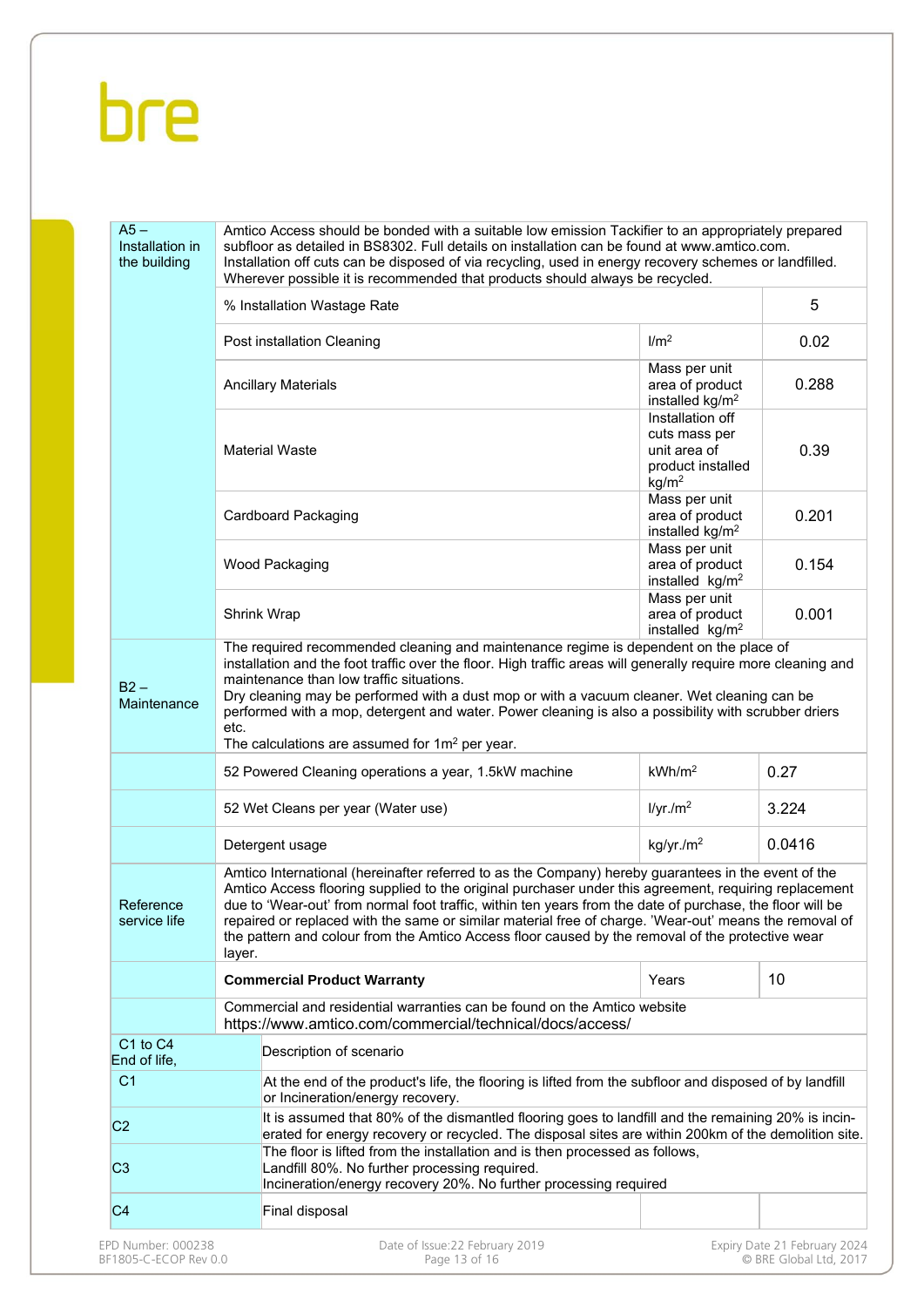

| Polyvinyl chloride Waste to Energy recovery | кg | . 56 |
|---------------------------------------------|----|------|
| Polyvinyl chloride Waste to landfill        | кg | 6.24 |

#### **Summary, comments and additional information**

#### **Product Brochures**

Amtico Access brochure is available at https://www.amtico.com/commercial/brochures/

#### **Technical Product Information**

AmticoAccess Technical Data Sheet and Declaration of Performance, are available on the Amtico website. https://www.amtico.com/commercial/technical/docs/access/

#### **Technical Standards**

Copies of the test standards quoted in the Technical Data Sheets are available from the British Standards Institute website.

https://shop.bsigroup.com**/** 

#### **Warranties**

Commercial warranty can be found on the Amtico website https://www.amtico.com/commercial/technical/docs/access/

#### **Installation and Aftercare**

Installation, adhesives and aftercare instructions are available on the Amtico Website at https://www.amtico.com/commercial/technical/docs/access/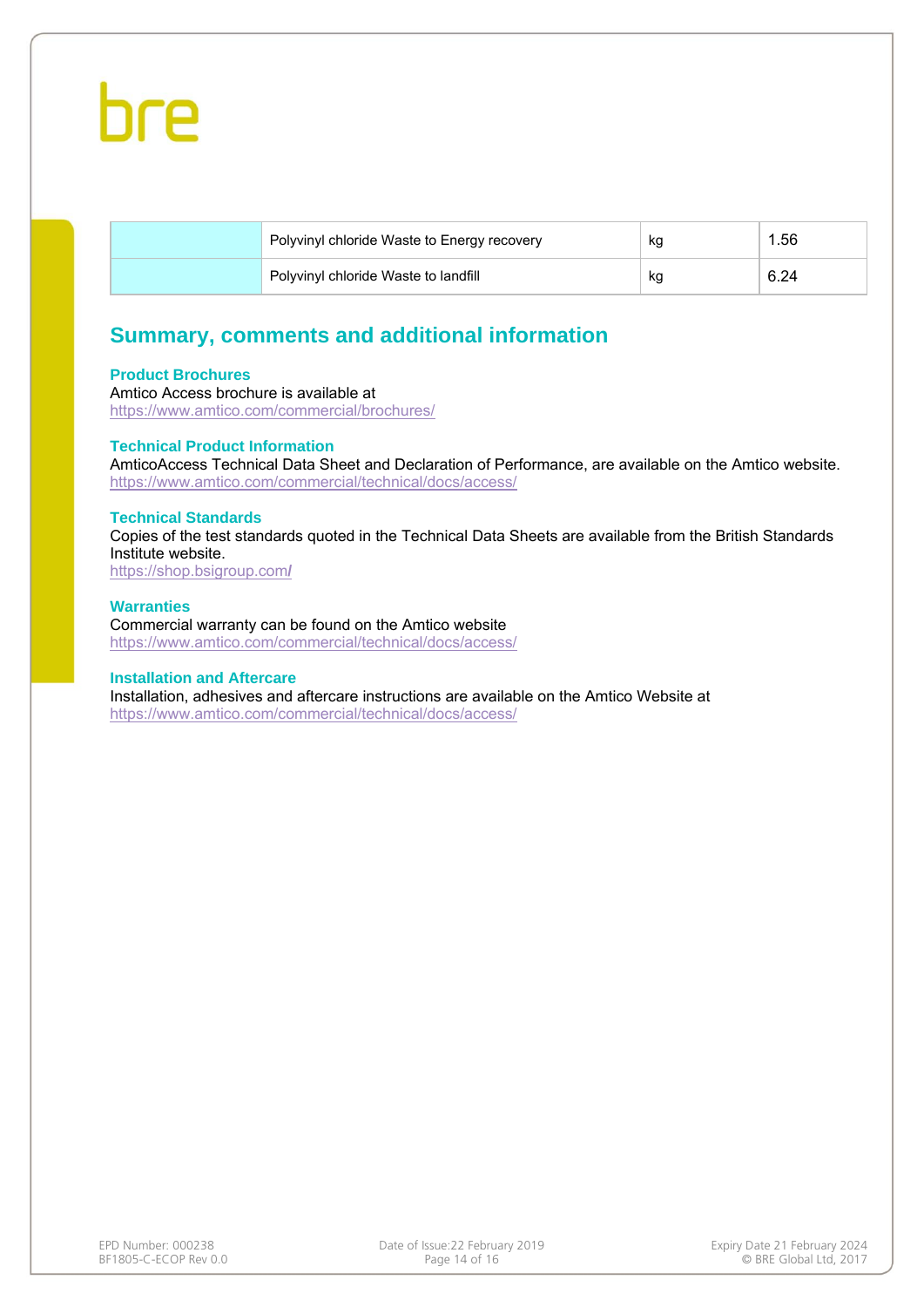#### **Example of Amtico Access**

Fig1 Image of product



**Amtico Logo** 

# amtico A MANNINGTON COMPANY

EPD Number: 000238 Date of Issue:22 February 2019<br>BF1805-C-ECOP Rev 0.0 Page 15 of 16 Page 15 of 16 Page 15 of 16 Page 15 of 16

 $\odot$  BRE Global Ltd, 2017